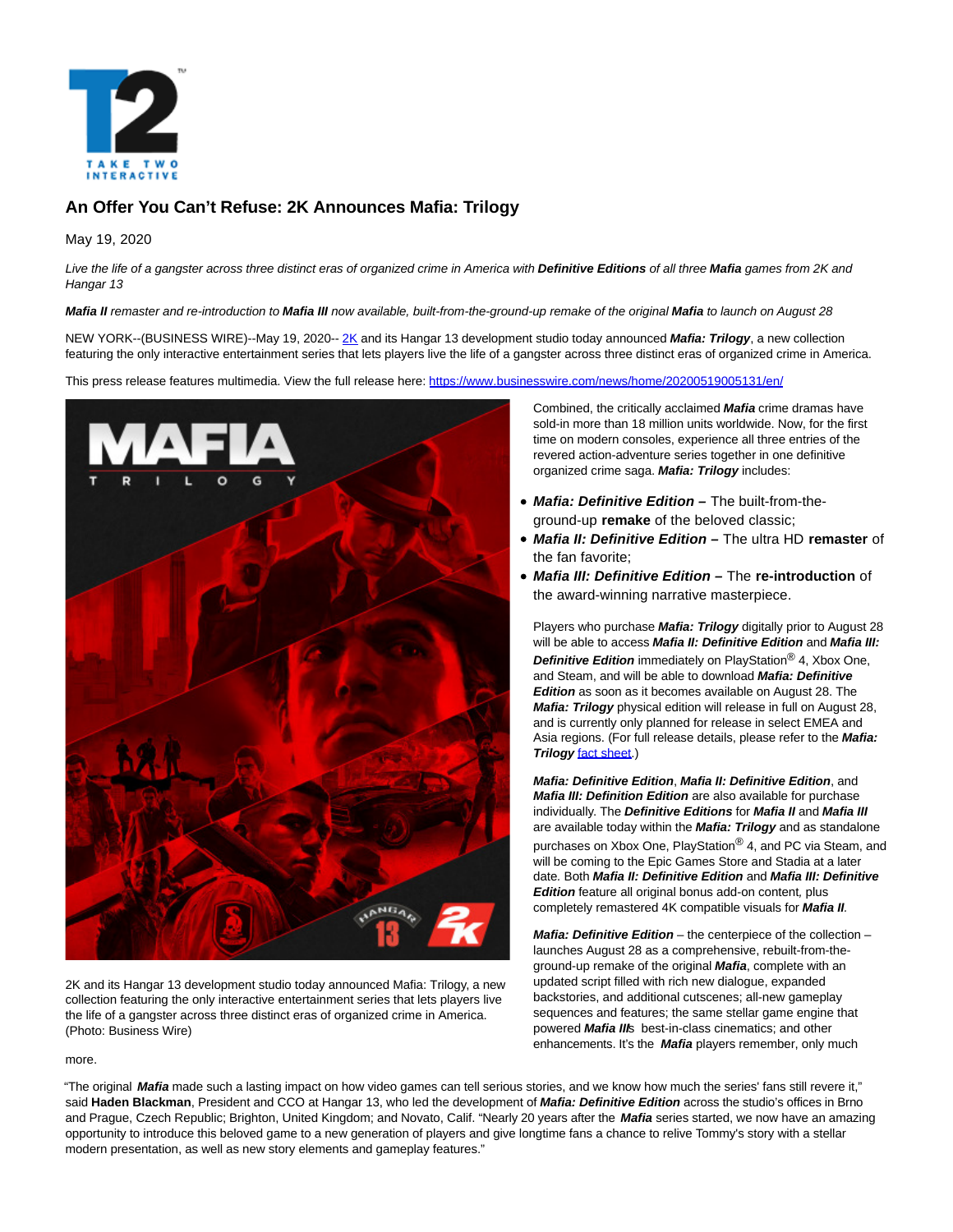Players who pre-order **Mafia: Definitive Edition** – as well as players who purchase the digital version or pre-order the physical version of **Mafia: Trilogy** – prior to August 28 will receive "The Chicago Outfit" bonus add-on content for **Mafia: Definitive Edition.** This content pack includes:

- **Exclusive Player Outfit:** The Don;
- **Exclusive Vehicle:** Smith V12 Limousine;
- **Exclusive Weapon Skin:** Gold Semi-Automatic.

Furthermore, players can [sign up for a 2K Account t](https://cts.businesswire.com/ct/CT?id=smartlink&url=https%3A%2F%2Faccounts.2k.com%2Fsignup&esheet=52222476&newsitemid=20200519005131&lan=en-US&anchor=sign+up+for+a+2K+Account&index=3&md5=2485262d60bfc9dfe1ff41cef4564720)o unlock these bonus items for each game:

- **Mafia: Definitive Edition:** Black Cats Motorcycle Pack;
- **Mafia II: Definitive Edition:** Made Man Pack;
- **Mafia III: Definitive Edition:** Classico Three-piece Suit & IL Duca Revolver.

**Mafia II: Definitive Edition** will be automatically granted to all existing owners of **Mafia II** on Steam today at no additional cost. Additionally, all existing **Mafia III** owners on PlayStation® 4, Xbox One, and Steam will be upgraded to **Mafia III: Definitive Edition** today at no additional cost. Customers who own a combination of titles will receive special reduced-price upgrade offers to complete their trilogy via in-game menus within each of the **Mafia** titles.

Developed by Hangar 13, **Mafia: Trilogy**, **Mafia: Definitive Edition**, **Mafia II: Definitive Edition**, and **Mafia III: Definitive Edition** are rated "M for Mature" by the ESRB. For screenshots, key art, and other visual assets, please visit [newsroom.2k.com.](https://cts.businesswire.com/ct/CT?id=smartlink&url=https%3A%2F%2Fnewsroom.2k.com%2Fresources&esheet=52222476&newsitemid=20200519005131&lan=en-US&anchor=newsroom.2k.com&index=4&md5=a6f988dd552b411d229b6e1c602c8d20) To learn more, please refer to the **Mafia: Trilogy** [fact sheet o](https://cts.businesswire.com/ct/CT?id=smartlink&url=https%3A%2F%2Fnewsroom.2k.com%2Fresources%2Ff%2Fmafia-trilogy&esheet=52222476&newsitemid=20200519005131&lan=en-US&anchor=fact+sheet&index=5&md5=08a88750e350595e0b1cc72da0bcb5cb)r visit [MafiaGame.com,](https://cts.businesswire.com/ct/CT?id=smartlink&url=http%3A%2F%2Fwww.mafiagame.com%2F&esheet=52222476&newsitemid=20200519005131&lan=en-US&anchor=MafiaGame.com&index=6&md5=549a9e1a901c6e4ab0fa724a61107191) and stay tuned to [@MafiaGame o](https://cts.businesswire.com/ct/CT?id=smartlink&url=https%3A%2F%2Ftwitter.com%2Fmafiagame&esheet=52222476&newsitemid=20200519005131&lan=en-US&anchor=%40MafiaGame&index=7&md5=a7e8d8a4b1bfe815903dea5571cabbd9)n Twitter for additional information on **Mafia: Definitive Edition** starting in early June.

Online Account (13+) required to access online features. See [www.take2games.com/legal a](https://cts.businesswire.com/ct/CT?id=smartlink&url=http%3A%2F%2Fwww.take2games.com%2Flegal&esheet=52222476&newsitemid=20200519005131&lan=en-US&anchor=www.take2games.com%2Flegal&index=8&md5=b04309bd876af5322b478599119222b5)n[d www.take2games.com/privacy f](https://cts.businesswire.com/ct/CT?id=smartlink&url=http%3A%2F%2Fwww.take2games.com%2Fprivacy&esheet=52222476&newsitemid=20200519005131&lan=en-US&anchor=www.take2games.com%2Fprivacy&index=9&md5=565af060a32b518d003c8579e8d105fc)or additional details.

Hangar 13 is a 2K studio. 2K is a publishing label of Take-Two Interactive Software, Inc. (NASDAQ: TTWO)

All trademarks and copyrights contained herein are the property of their respective holders.

## **About Take-Two Interactive Software**

Headquartered in New York City, Take-Two Interactive Software, Inc. is a leading developer, publisher and marketer of interactive entertainment for consumers around the globe. We develop and publish products through our labels Rockstar Games, 2K, and Private Division, as well as Social Point, a leading developer of mobile games. Our products are designed for console systems and personal computers, including smartphones and tablets, and are delivered through physical retail, digital download, online platforms and cloud streaming services. The Company's common stock is publicly traded on NASDAQ under the symbol TTWO. For more corporate and product information please visit our website a[t http://www.take2games.com.](https://cts.businesswire.com/ct/CT?id=smartlink&url=http%3A%2F%2Fwww.take2games.com&esheet=52222476&newsitemid=20200519005131&lan=en-US&anchor=http%3A%2F%2Fwww.take2games.com&index=10&md5=9bc89550667f422ccccca87b4626c8c1)

## **About 2K**

Founded in 2005, 2K develops and publishes global interactive entertainment for console and handheld gaming systems, personal computers and mobile devices, with product availability including physical retail and digital download. The Company is home to many talented development studios, including Visual Concepts, Firaxis Games, Hangar 13, Cat Daddy Games, 31st Union and Cloud Chamber. 2K's portfolio currently includes the renowned BioShock®, Borderlands™, Mafiaand XCOM® franchises; NBA® 2K, the global phenomenon and highest rated\* annual sports title for the current console generation; the critically acclaimed Sid Meier's Civilization® series ; the popular WWE® 2K and WWE® SuperCard franchises, as well as emerging properties NBA® 2K Playgrounds 2, Carnival Games and more. Additional information about 2K and its products may be found at [2k.com.](https://cts.businesswire.com/ct/CT?id=smartlink&url=http%3A%2F%2Fwww.2k.com&esheet=52222476&newsitemid=20200519005131&lan=en-US&anchor=2k.com&index=11&md5=1f99a5e5f41793b52dbd206cb9947868)

#### \*According to 2008 - 2020 [Metacritic.com](http://metacritic.com/)

# **About Hangar 13**

Headquartered next to 2K in Novato, California, with offices in Brighton, UK, Prague and Brno, Czech Republic, Hangar 13 is the globally diverse game development studio behind the organized crime drama Mafia III. With a team of world class storytellers and game developers, Hangar 13 aims to use its own proprietary technology to advance the art of player-driven experiences, creating games that will become industry benchmarks.

#### **Cautionary Note Regarding Forward-Looking Statements**

The statements contained herein which are not historical facts are considered forward-looking statements under federal securities laws and may be identified by words such as "anticipates," "believes," "estimates," "expects," "intends," "plans," "potential," "predicts," "projects," "seeks," "should," "will," or words of similar meaning and include, but are not limited to, statements regarding the outlook for the Company's future business and financial performance. Such forward-looking statements are based on the current beliefs of our management as well as assumptions made by and information currently available to them, which are subject to inherent uncertainties, risks and changes in circumstances that are difficult to predict. Actual outcomes and results may vary materially from these forward-looking statements based on a variety of risks and uncertainties including: our dependence on key management and product development personnel, our dependence on our Grand Theft Auto products and our ability to develop other hit titles, the timely release and significant market acceptance of our games, the ability to maintain acceptable pricing levels on our games, and risks associated with international operations. Other important factors and information are contained in the Company's most recent Annual Report on Form 10-K, including the risks summarized in the section entitled "Risk Factors," the Company's most recent Quarterly Report on Form 10-Q, and the Company's other periodic filings with the SEC, which can be accessed a[t www.take2games.com.](https://cts.businesswire.com/ct/CT?id=smartlink&url=http%3A%2F%2Fwww.take2games.com&esheet=52222476&newsitemid=20200519005131&lan=en-US&anchor=www.take2games.com&index=12&md5=887c12bfe3bb690b2a7c5c5f998657fe) All forward-looking statements are qualified by these cautionary statements and apply only as of the date they are made. The Company undertakes no obligation to update any forward-looking statement, whether as a result of new information, future events or otherwise.